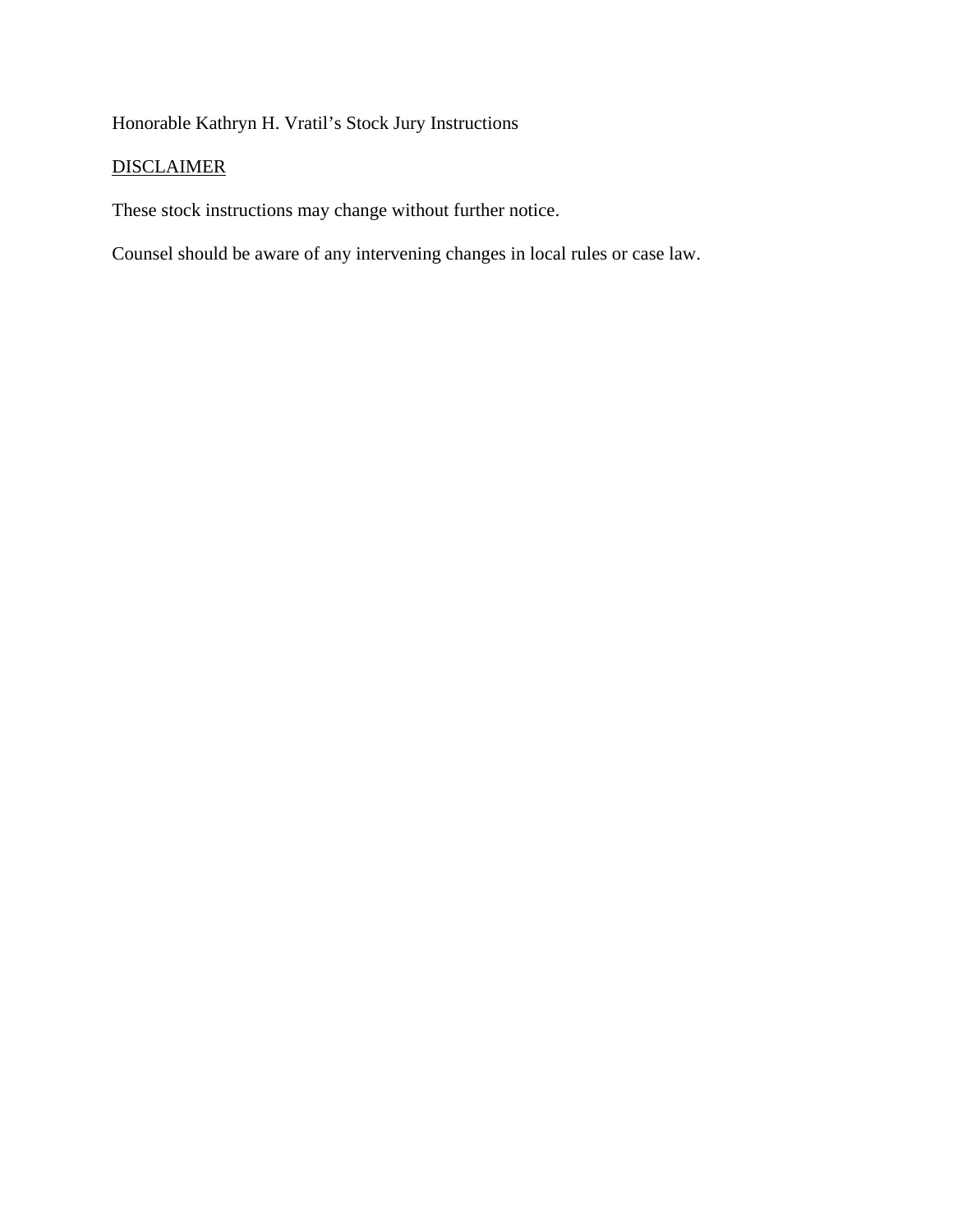#### MEMBERS OF THE JURY:

Now that you have heard the evidence, I will instruct you on the law which applies to this case. Although you as jurors are the sole judges of the facts, you must follow the law stated in these instructions and apply this law to the facts which you find from the evidence before you.

 Pay careful attention to all of the instructions that I give you. All of the instructions are important because together they state the law that you will apply in the case. You must consider each instruction in light of the other instructions, and you should apply them as a whole to the evidence. The order in which the instructions are given does not suggest that any one instruction is more important than any other.

Do not concern yourself with the wisdom of any rule of law. Regardless of any opinion you may have as to what the law ought to be, you have sworn to base your verdict on the law given in these instructions.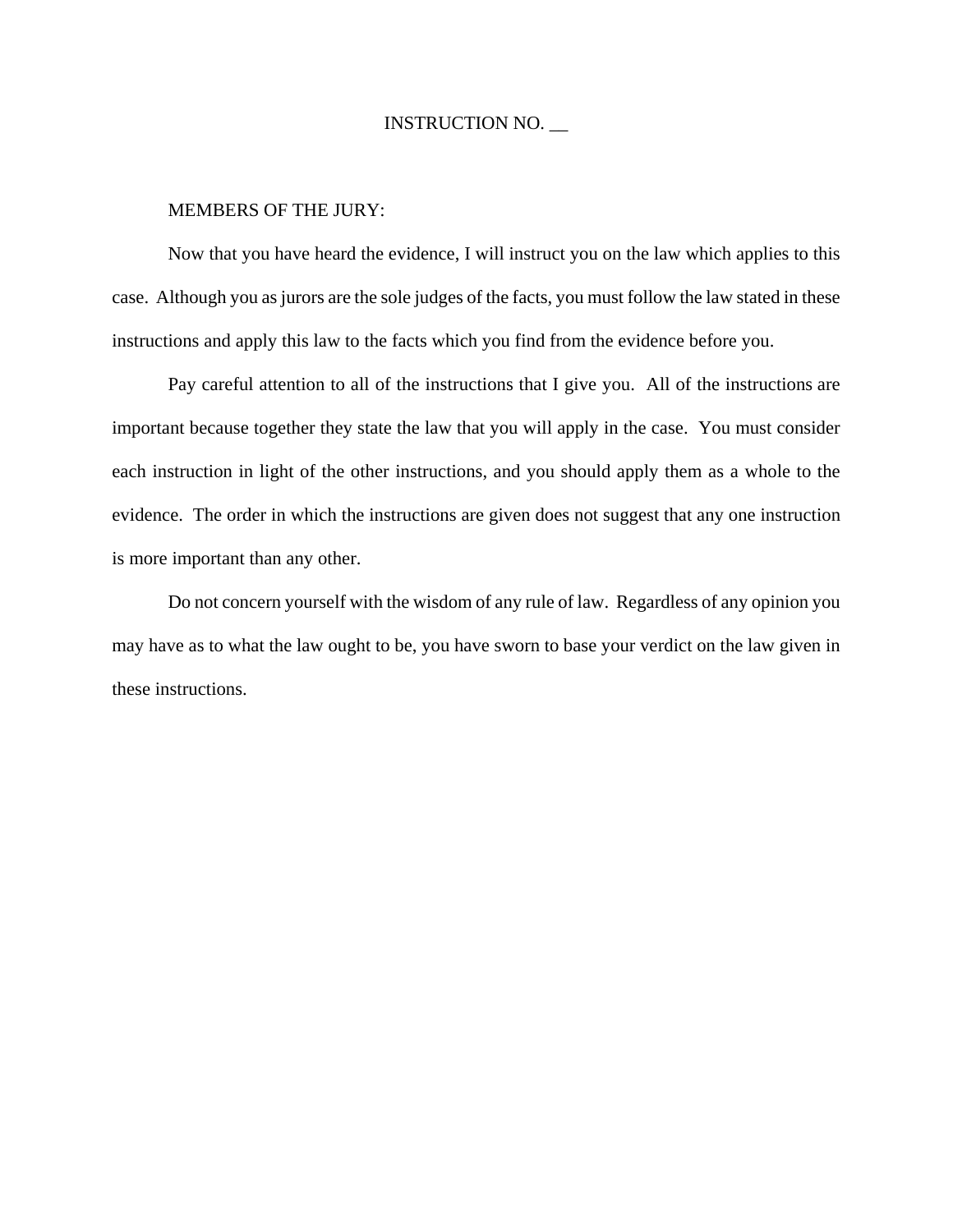You have been sworn as jurors to try the issues of fact in this case. Both the parties and the public expect that you will carefully and impartially consider all of the evidence, follow the law in these instructions and reach a just verdict, regardless of the consequences. Keep constantly in mind that you cannot base your verdict on anything but the evidence in the case. Therefore, do not let bias, sympathy, prejudice or public opinion influence your verdict.

In considering the evidence, you are expected to use your good sense. Consider the evidence only for those purposes for which it has been admitted, and give it a reasonable and fair construction in light of your common knowledge and experience.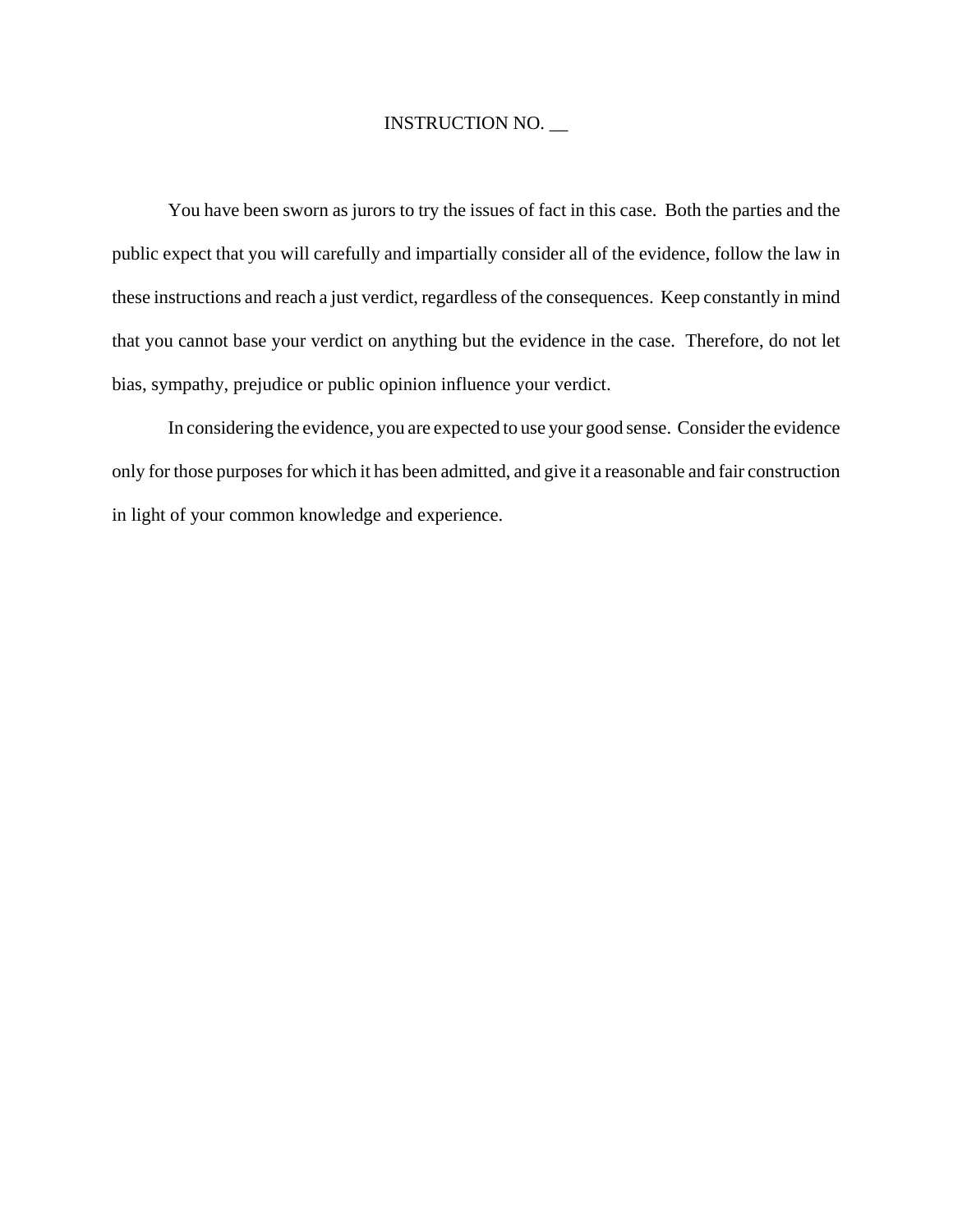At times during the trial I have ruled on objections to testimony or exhibits. These questions are questions of law for the court, and you must not concern yourselves with the reasons for its rulings. You should not be influenced by these rulings, and you must consider only the evidence which the court has admitted.

In my rulings, actions, remarks and instructions, I have not intended to suggest how I would resolve any of the factual issues in this case.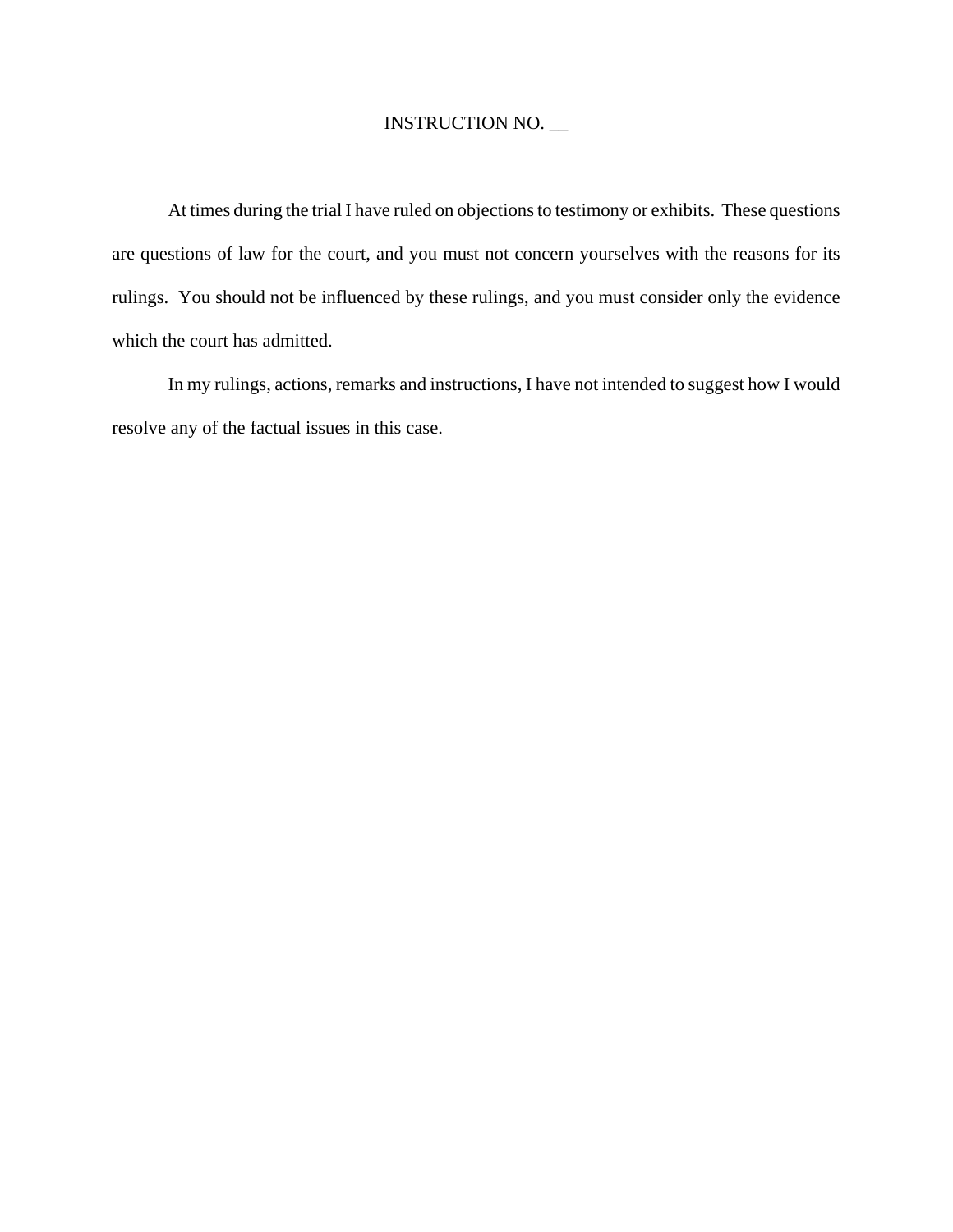In determining the facts of a case, you may properly consider two types of evidence. One is direct evidence such as the testimony of an eyewitness. The other is indirect or circumstantial evidence, proof of a chain of circumstances pointing to the existence or nonexistence of certain facts.

The law makes no distinction between direct and circumstantial evidence, but simply requires you to find the facts in accordance with the evidence in the case, both direct and circumstantial.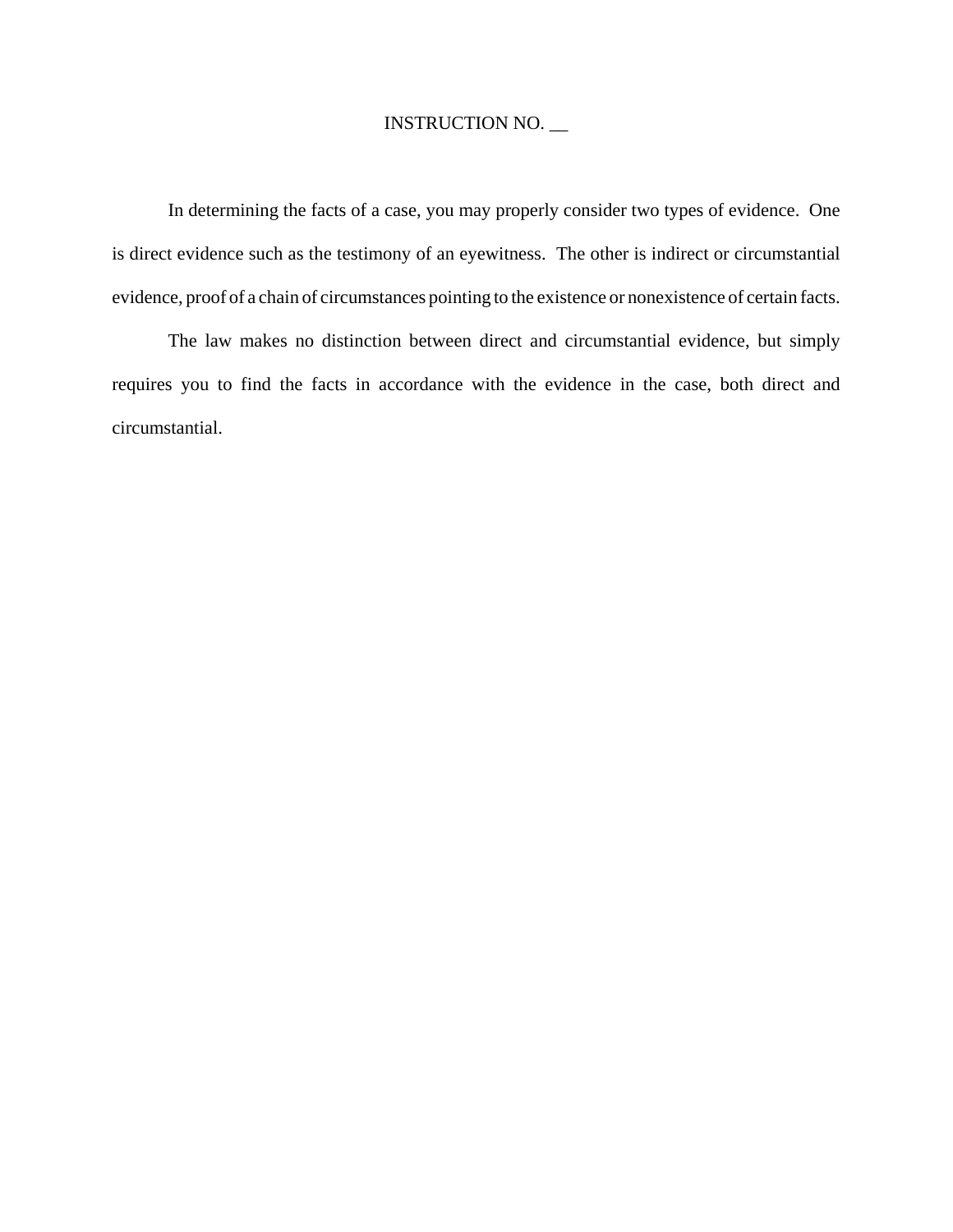During the trial, you have heard deposition testimony, which consists of sworn, recorded answers to questions to a witness before trial by one or more of the attorneys to the case. The testimony of a witness who for some reason cannot be present to testify from the witness stand may be presented by a deposition taken under oath. You should give such testimony the same consideration and, insofar as possible, consider it in the same way as if the witness had been present and had testified from the witness stand.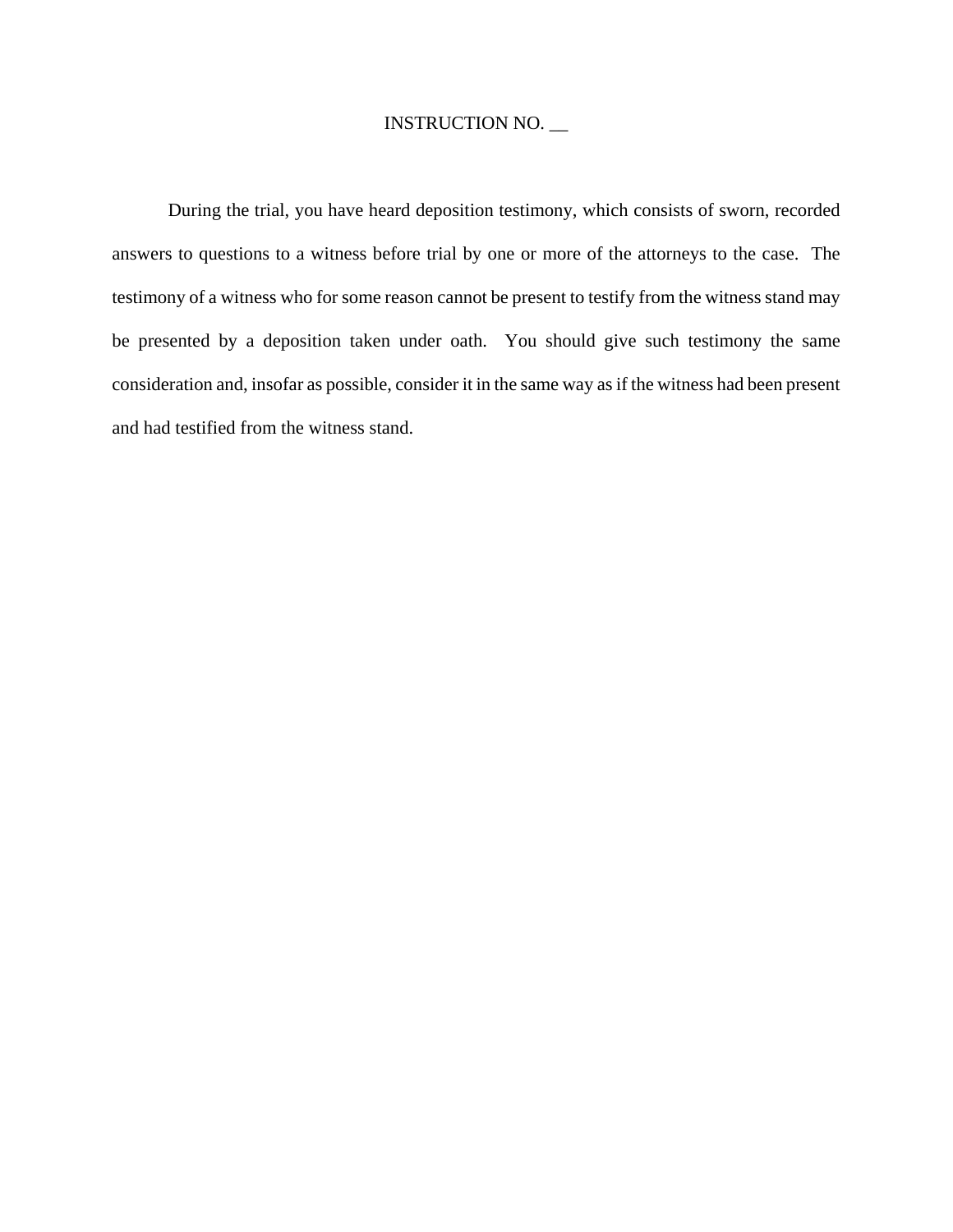The credibility of a witness may be attacked by evidence that in the past, the witness made a statement or acted in a way which is inconsistent with the testimony here in court. You can consider the earlier statement in deciding the credibility of the testimony here at trial, but not proof of anything else.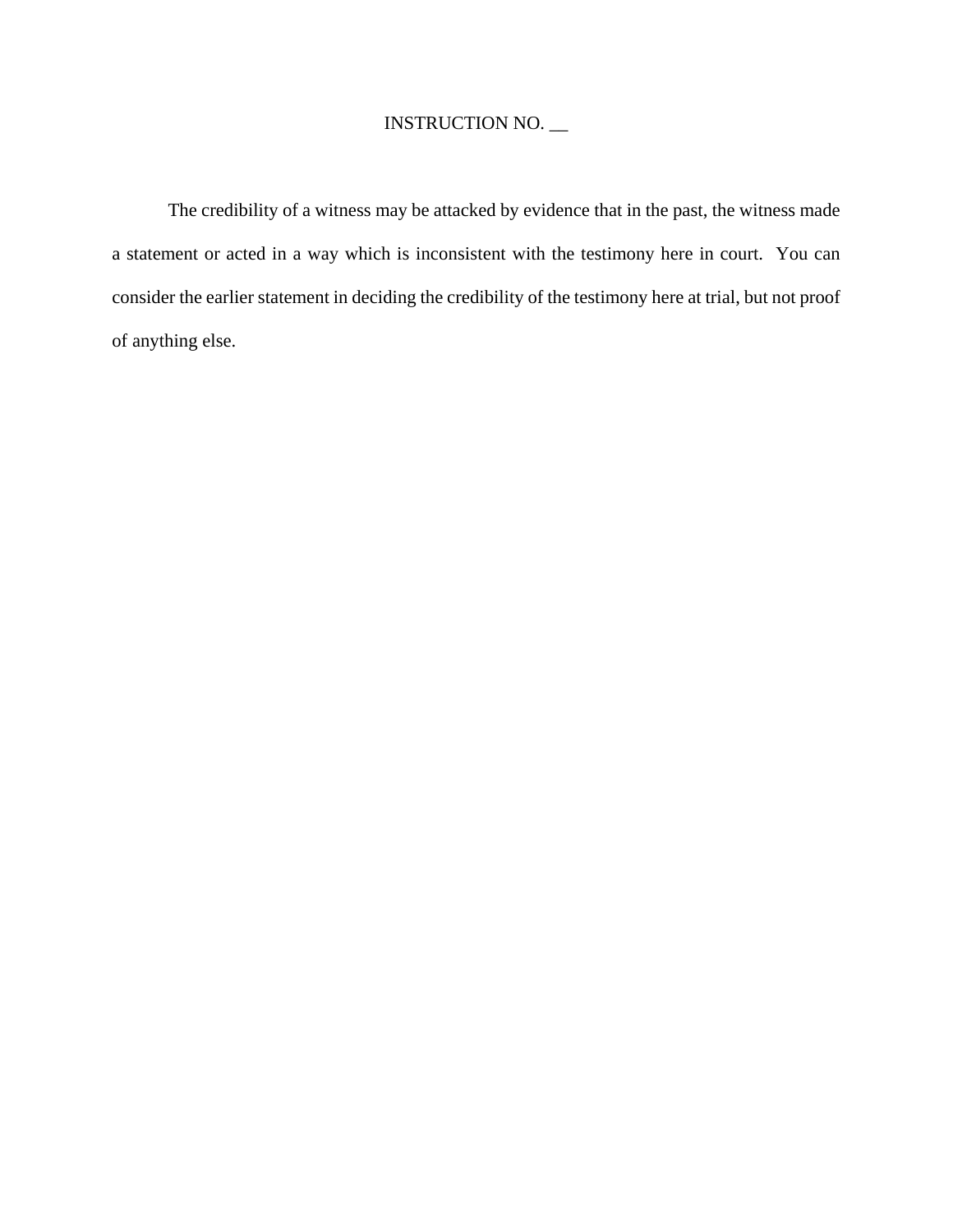Ordinarily, the rules of evidence do not permit witnesses to testify to opinions or conclusions as to which the witness does not have firsthand knowledge. "Expert witnesses" are an exception to this rule. Witnesses who, by education and experience, have become expert in some art, science, profession or calling, may state opinions on matters in which they profess to be experts and may also state their reasons for the opinion.

You should give expert opinion such weight as you think it deserves. If you decide that an expert opinion is not based upon sufficient education or experience, or if you conclude that the reasons given in support of the opinion are not sound or that the opinion is outweighed by other evidence, you may entirely disregard the expert opinion.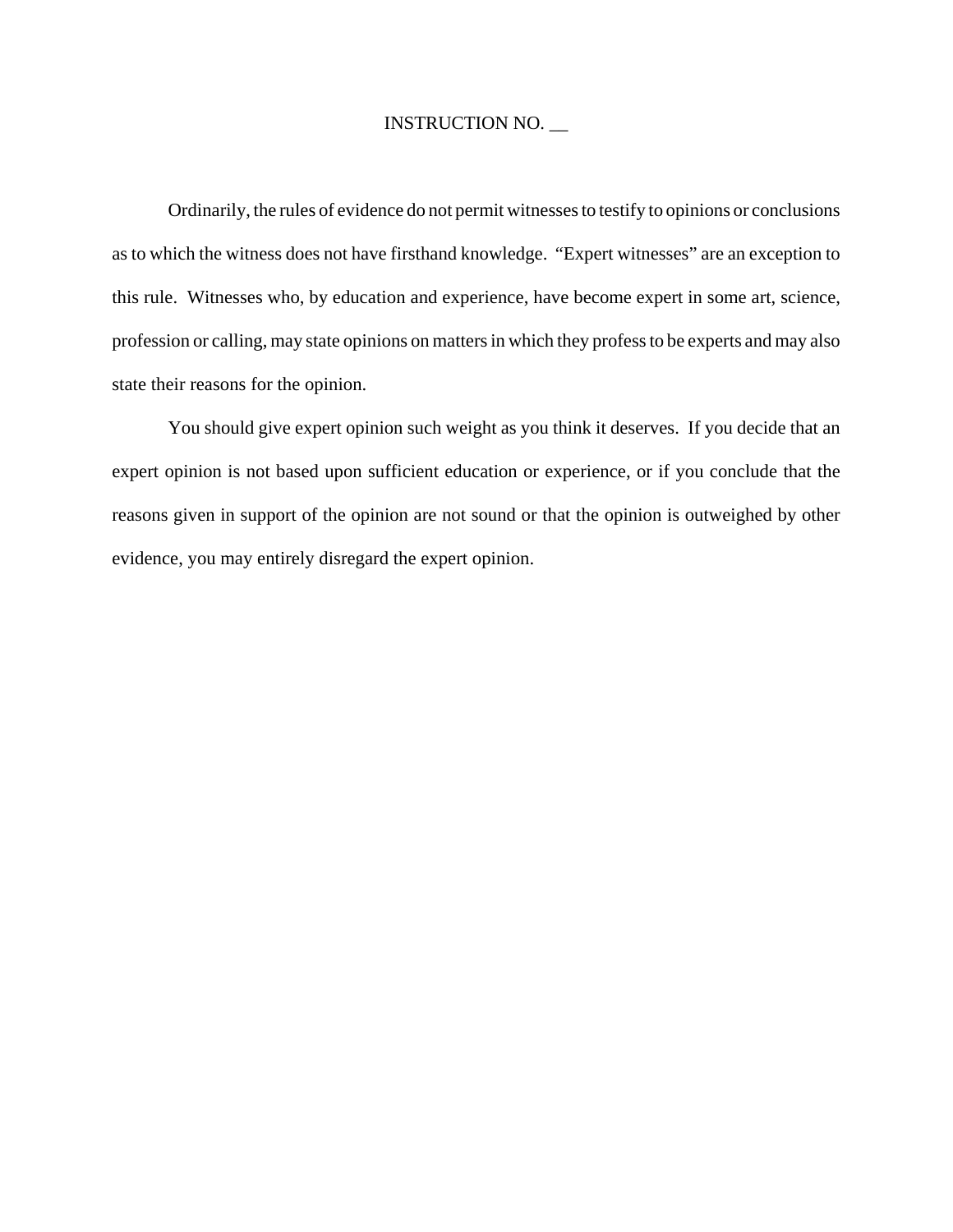Statements, arguments and questions of attorneys are intended to help you understand the evidence and apply the law, but generally they are not evidence. Only the witnesses' answer, and the items received as exhibits, are evidence. When the attorneys agree on a certain fact, however, the agreement is called a stipulation. When the attorneys have stipulated to a fact, no other proof is needed and you must accept the stipulation as true.

The evidence consists of the sworn testimony of the witnesses, no matter who called them; the exhibits received in evidence, no matter who produced them; and any facts which are admitted or stipulated. You must disregard any evidence to which the court sustained an objection and any evidence which the court ordered stricken. Likewise, you must disregard anything you may have heard or seen outside the courtroom.

You can only consider the evidence. But in considering the evidence, you are permitted to draw such reasonable inferences as seem justified in the light of your experience.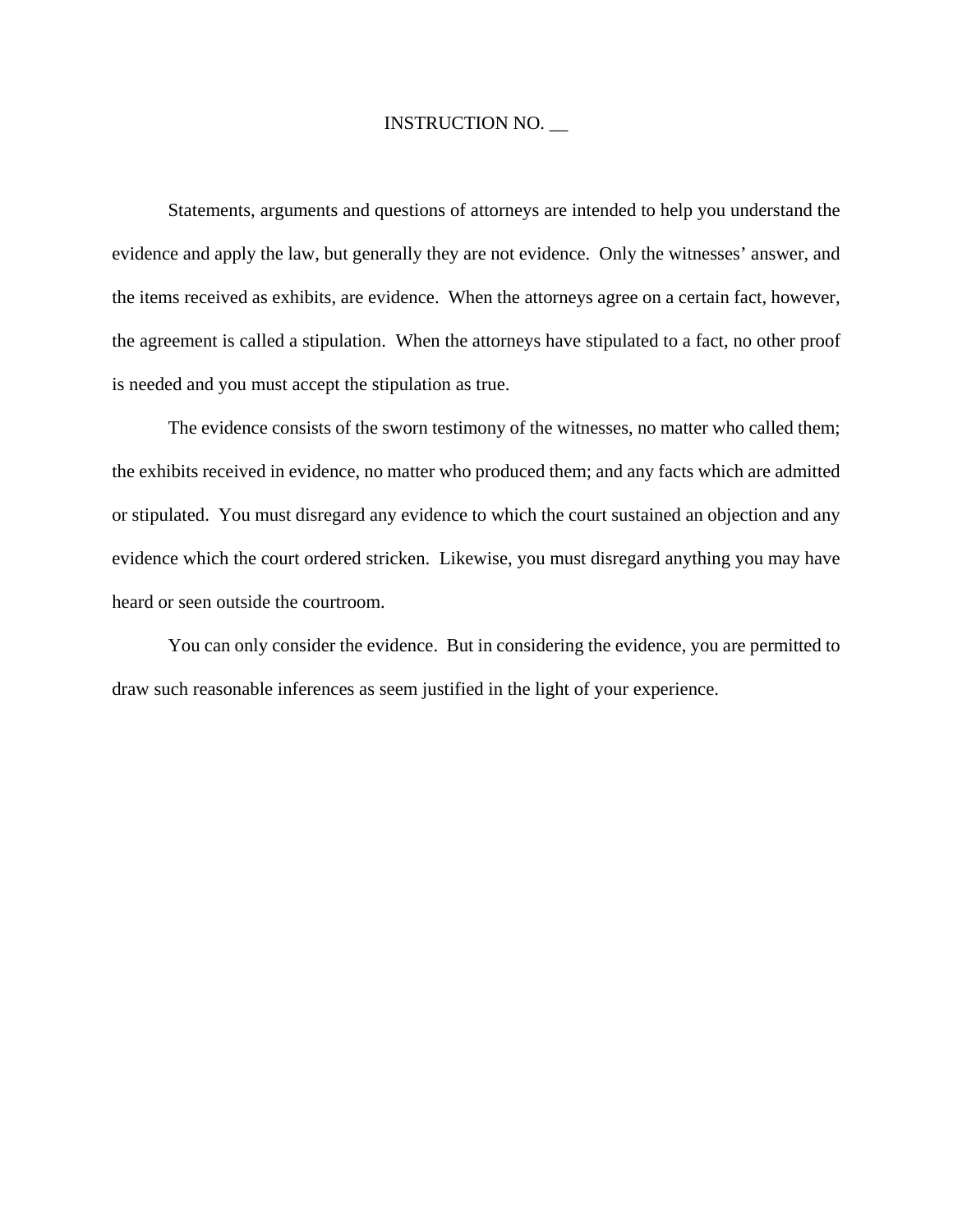The parties are not required to call as witnesses all persons who may have been present at any time or place involved in the case, or who may appear to have some knowledge of the facts. Also, the parties are not required to produce as exhibits all papers and things which may relate to the case.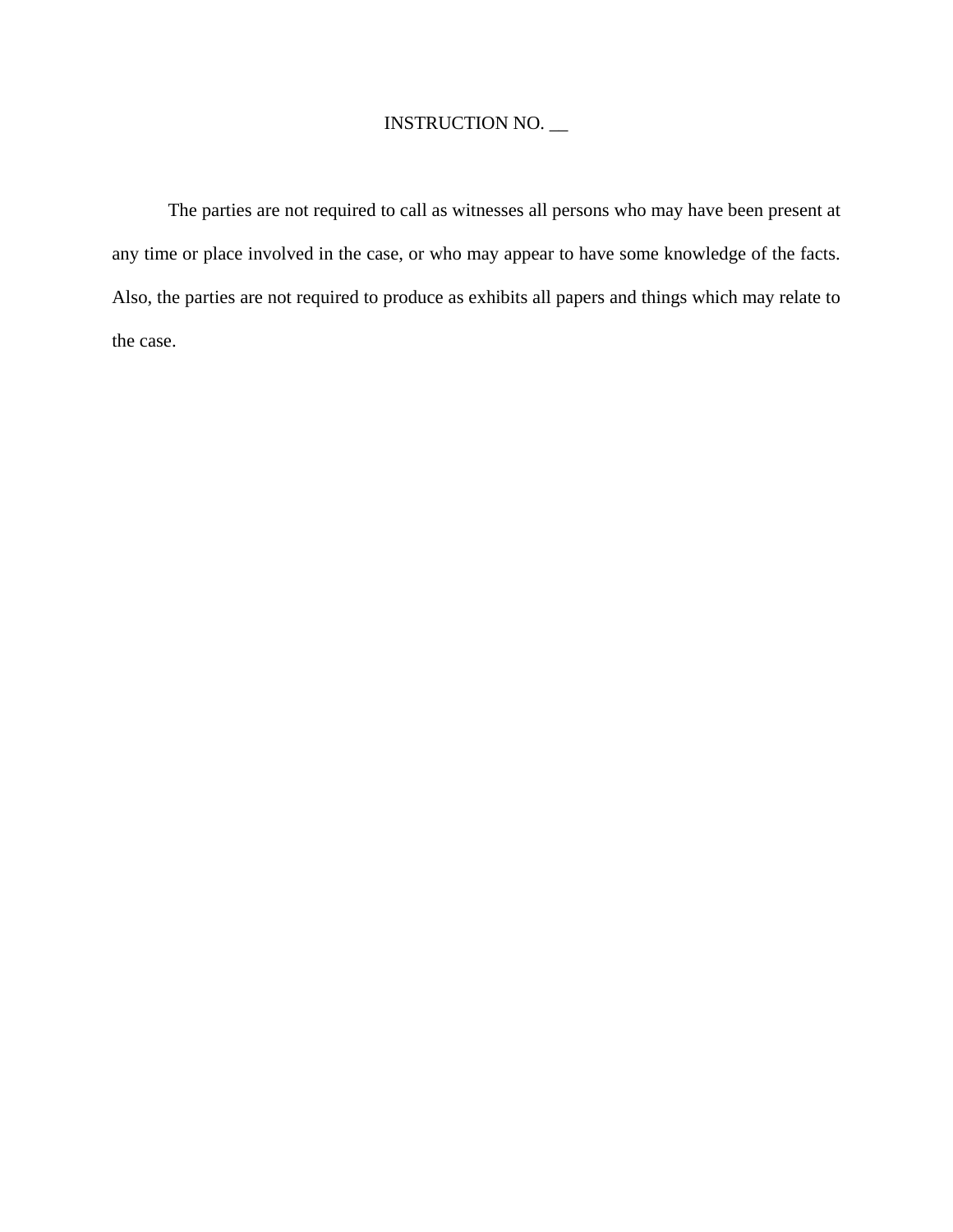Burden of proof means burden of persuasion, and is sometimes referred to as establishing something by a preponderance of the evidence. A party who has the burden of proof on any issue must persuade you that her claim or its claim is more probably true than not true. In determining whether a party has met this burden, you will consider all the evidence, whether produced by plaintiff or by defendant.

The weight of the evidence on any issue is not determined by the number of witnesses, but by how reasonable, persuasive and satisfying the evidence is to you.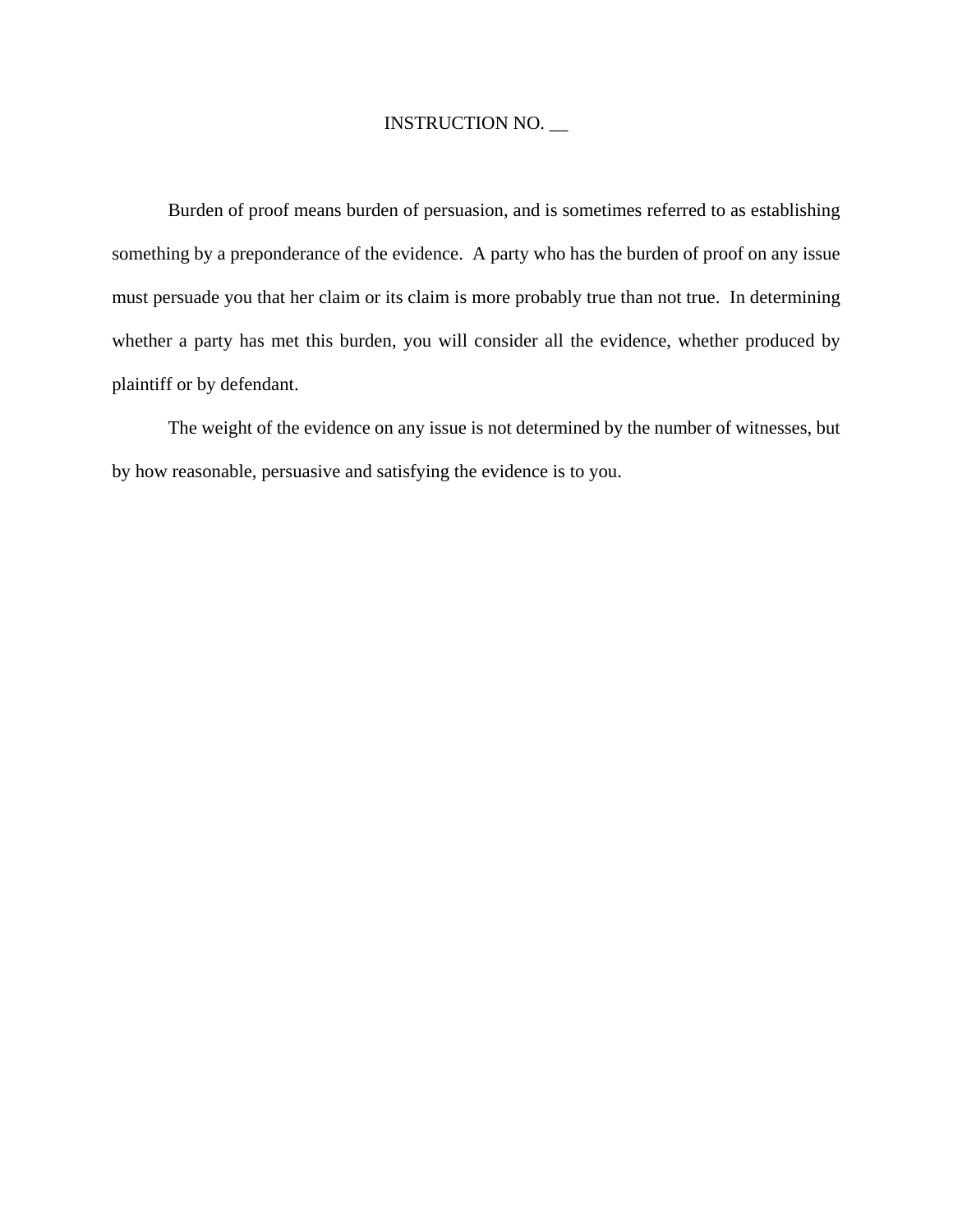Generally speaking, it is hard to prove intent through direct evidence because there is no way of fathoming or scrutinizing the operations of the human mind. You may draw certain conclusions about a person's intent, however, by looking at surrounding circumstances. You may consider what a person said or did not say, what a person did or did not do, and all other evidence which indicates his or her state of mind. You may consider it reasonable to conclude that when a person knowingly does or does not do something, the person intends the natural and probable consequences of those acts or omissions.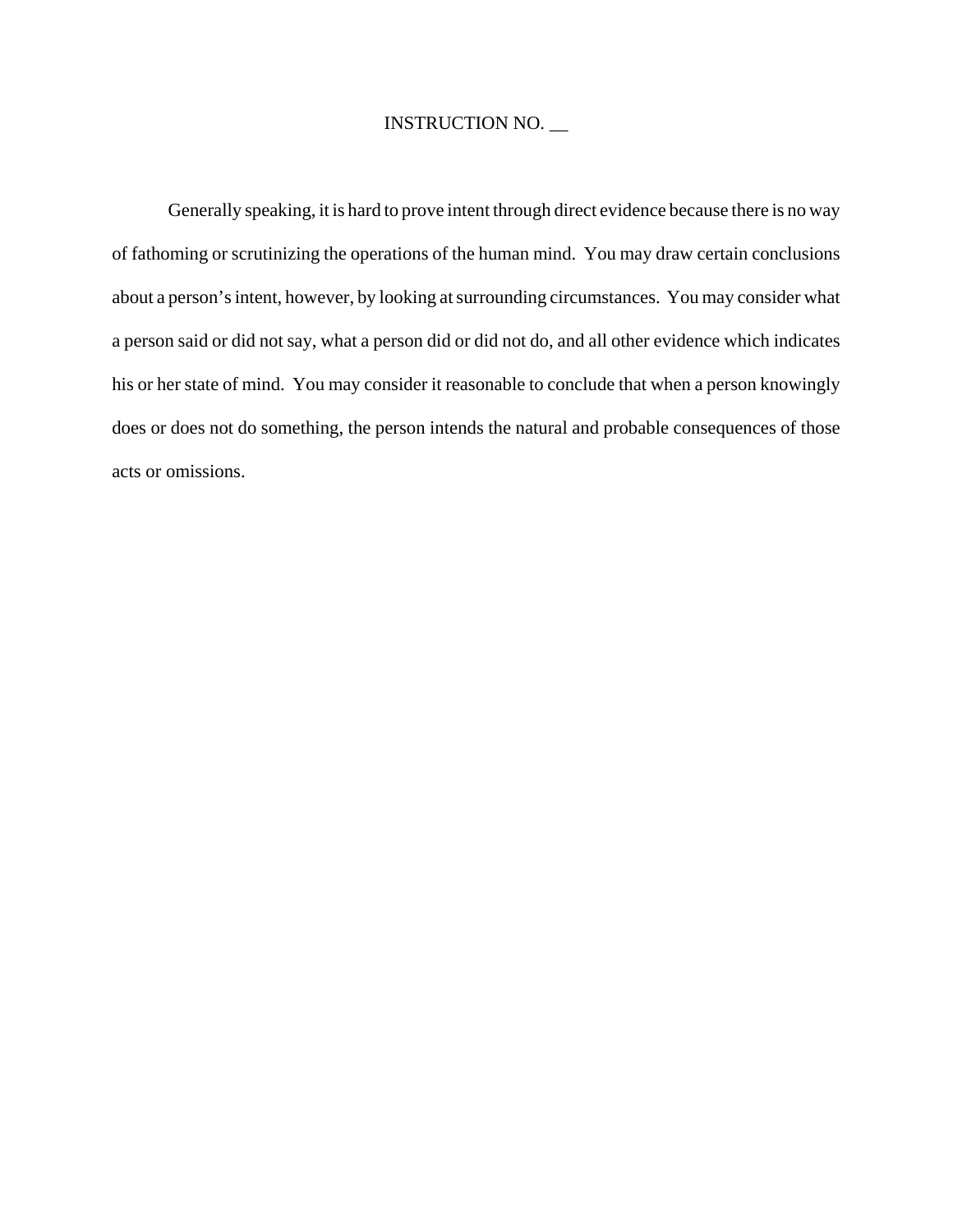To find any defendant liable, you must find that defendant directly injured plaintiff or played a substantial part in injuring plaintiff, or that plaintiff's injury was a reasonably probable consequence of defendant's conduct. In other words, you must find that defendant's conduct was the proximate cause of plaintiff's injury.

This does not mean that the law recognizes only one proximate cause of an injury or damage, consisting of only one factor or thing or the conduct of only one person. On the contrary, many factors or things, or the conduct of two or more persons, may operate at the same time, either independently or together, to cause injury or damage. In such a case, each may be a proximate cause.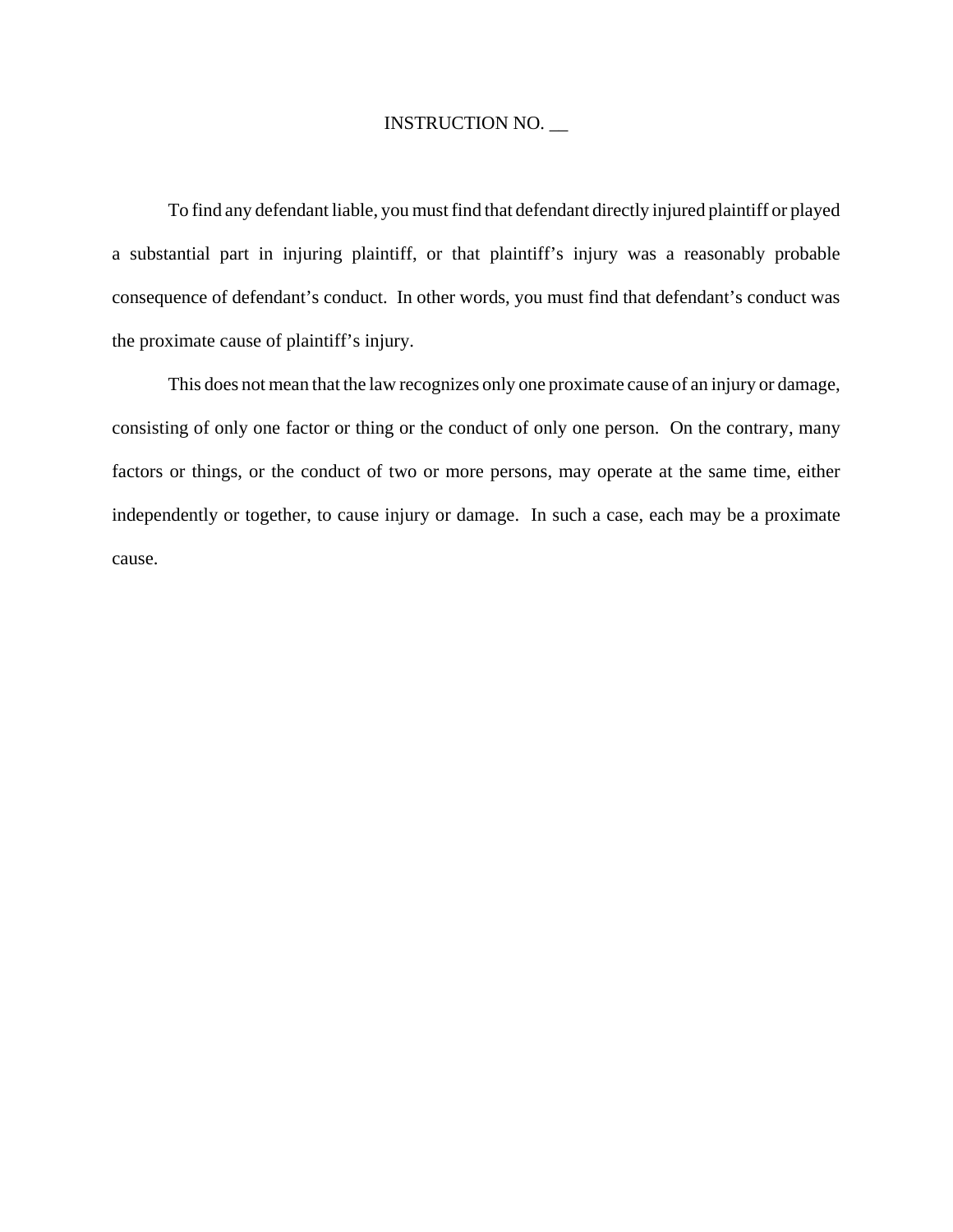The fact that I have instructed you on the measure of damage does not suggest that I think plaintiff is entitled to your verdict in this case. I have included damage instructions in case you find for plaintiff from a preponderance of the evidence under the other instructions.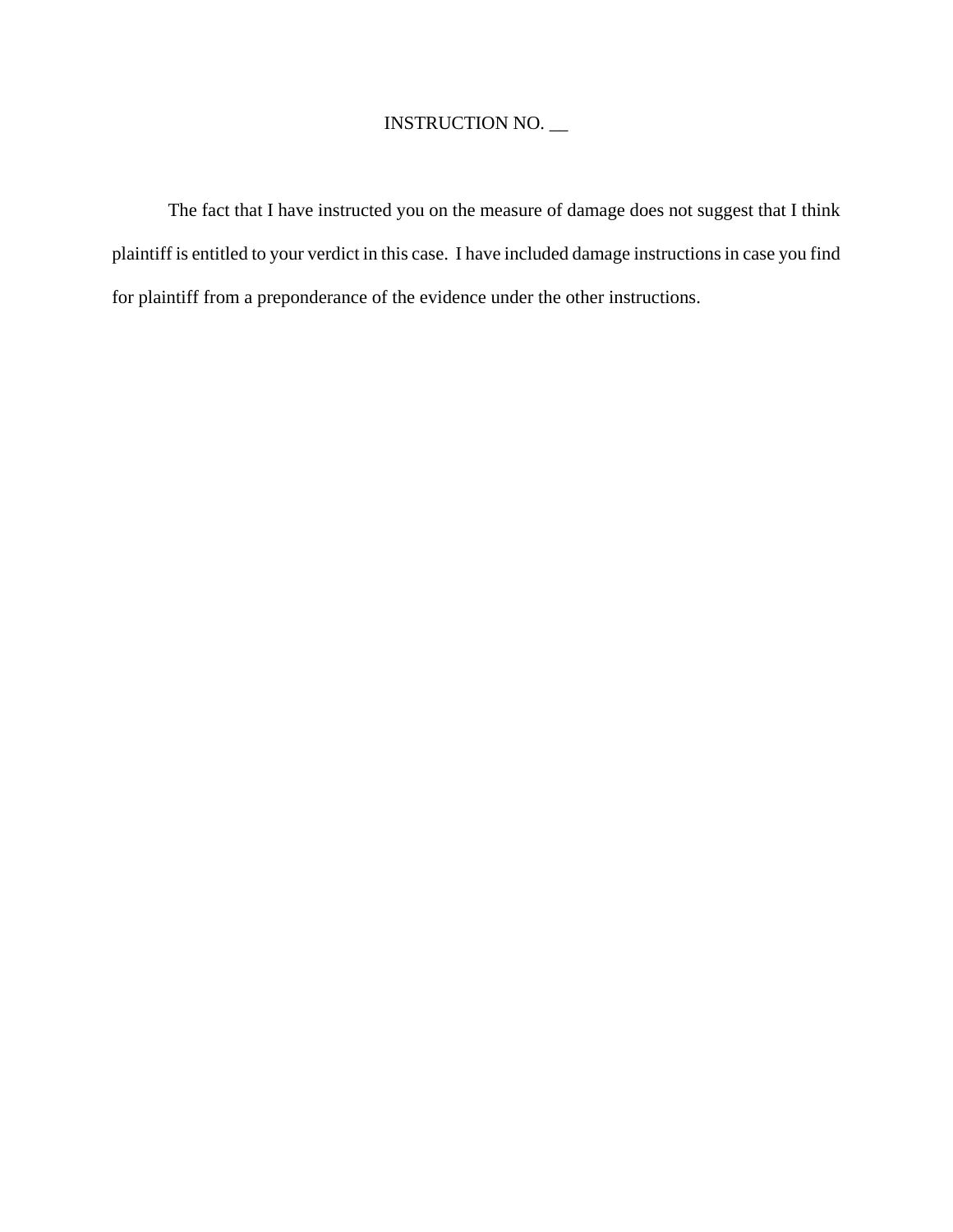You are the exclusive judges of the factual issues, the weight of the evidence and the credibility of the witnesses. You may, and should, however, take into consideration the general information which you possess as to matters of common knowledge, observation and experience of life.

In weighing the testimony of the witnesses you may consider their demeanor while testifying, their interest or lack of interest in the outcome of the case and all other facts and circumstances which will help you decide the facts of the case. You will decide whether to believe a witness and in evaluating a witness' testimony, you may want to ask yourself the following questions:

(1) How well could the witness see or hear the things that the witness testified about?

- (2) How well was the witness able to remember and describe what happened?
- (3) Did the witness understand the questions and answer them correctly?
- (4) Did the witness seem believable to you?

If you believe that any witness has intentionally given false testimony on any material fact, you may disregard all or part of his or her testimony, but you are not required to believe or disbelieve all the testimony of any witness. If there has been conflicting testimony, you should reconcile it with truthfulness, if reasonably possible, but if you cannot do so then you must use your best judgment in determining what testimony you will believe.

People often forget things, or they may honestly believe that something happened even though it turns later out that they were wrong. Inconsistencies or discrepancies in the testimony of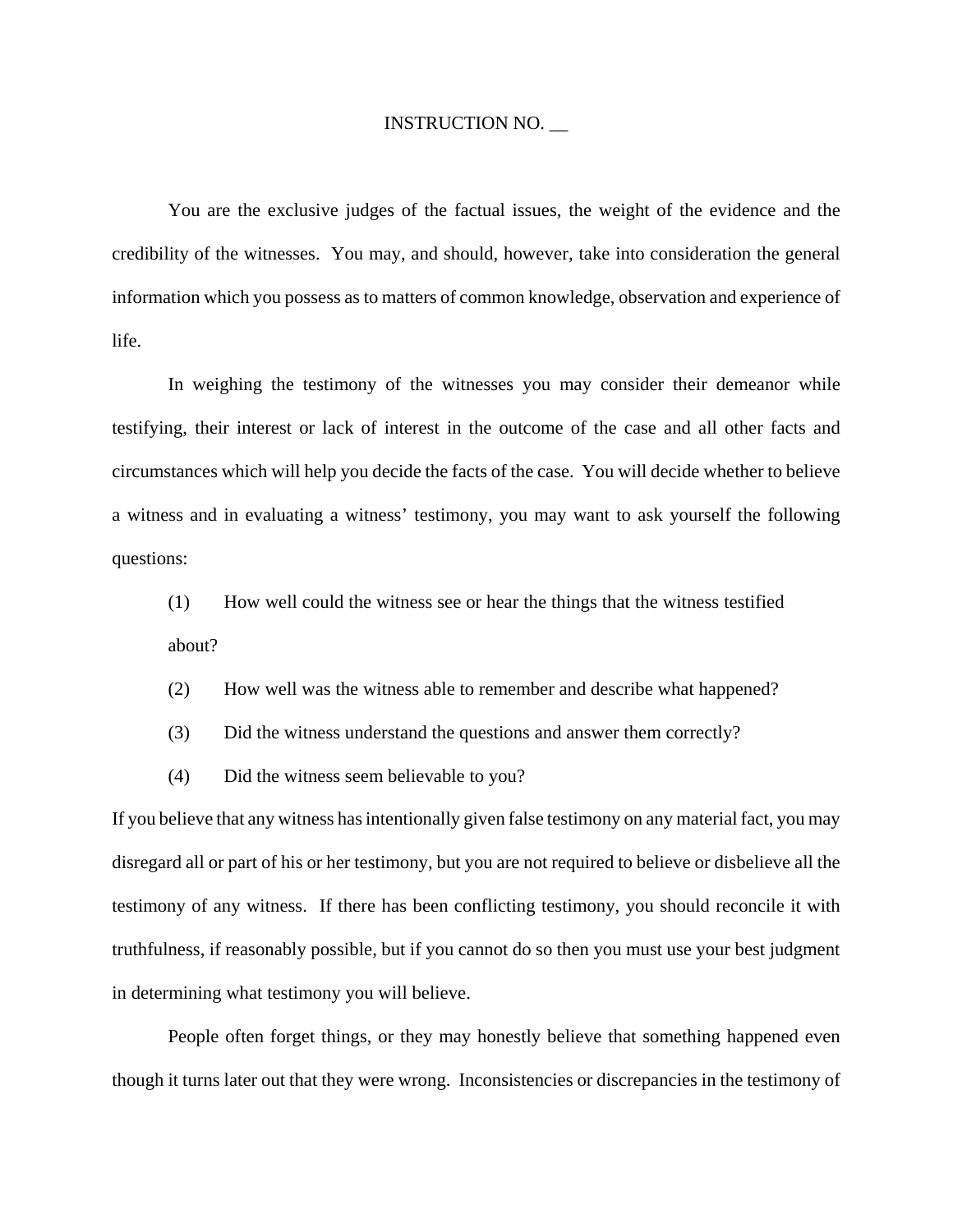a witness, or between the testimony of different witnesses, may or may not cause you to reject such testimony. Two or more persons witnessing an incident may see or hear it differently, and innocent misrecollection, like failure of recollection, is not an uncommon experience. In weighing the effect of a discrepancy, always consider whether it pertains to an important issue or an unimportant detail, and whether the discrepancy is innocent or intentional.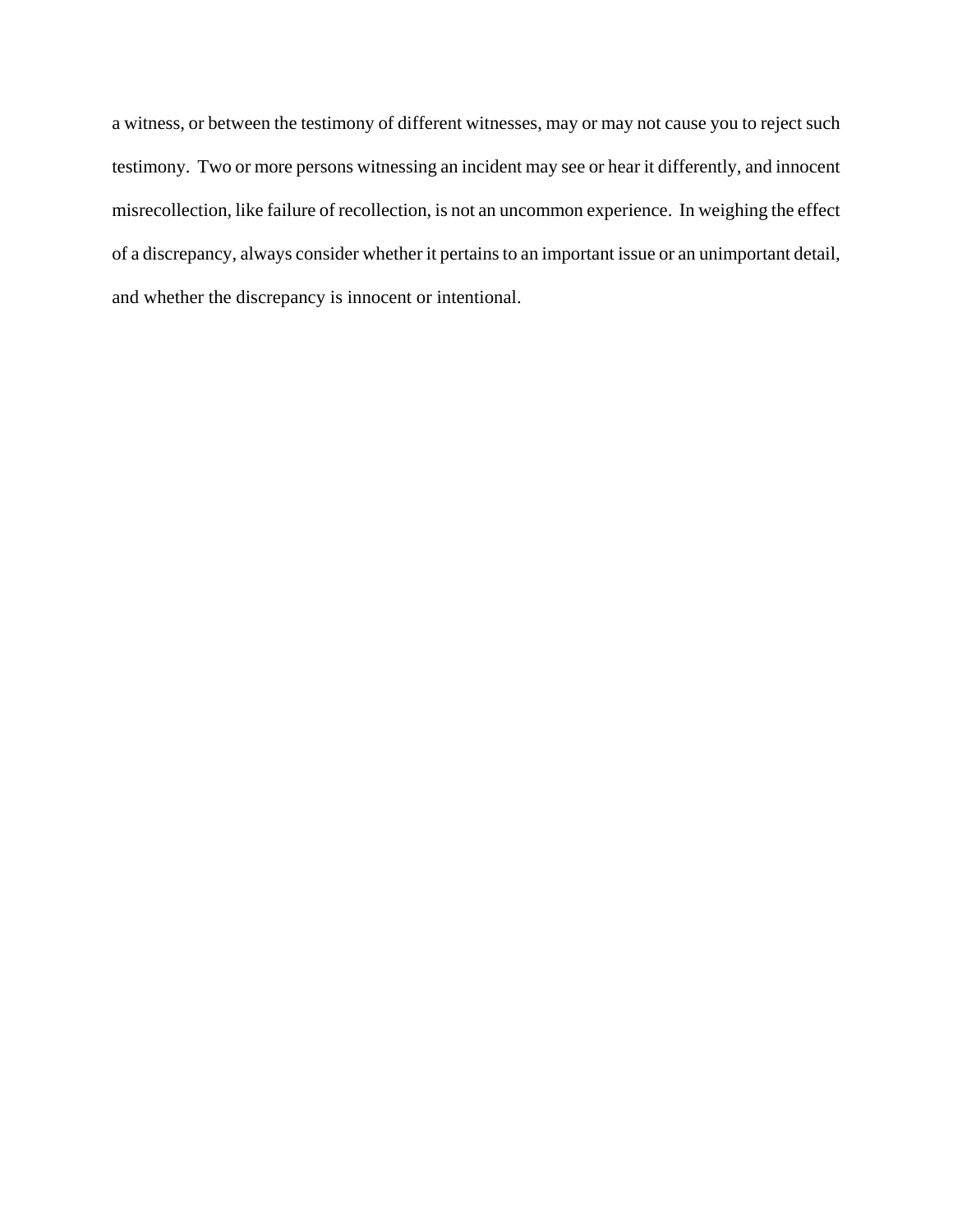Your verdict will consist of answers to questions set forth in the verdict form. Your verdict must be unanimous. In other words, to return a verdict, each of you must agree to it.

If you do not reach a verdict, the parties may be put to the expense of another trial and once again have to endure the mental and emotional strain of a trial. If the case is retried, a future jury must be selected in the same way and from the same source as you have been chosen, and we have no reason to think that a future jury would be more competent or that evidence produced at a future trial would be more clear or substantial.

You must consult with one another and deliberate with a view to reaching an agreement, if you can do so without violence to individual judgment. Each of you must decide the case for yourself, but do so only after an impartial consideration of the evidence with the other jurors. In the course of your deliberations, do not hesitate to re-examine your views and change your opinion if convinced it is erroneous. But do not surrender your honest conviction as to the weight or effect of evidence solely because of the opinion of your fellow jurors, or for the mere purpose of returning a verdict.

You are judges -- judges of the facts. Your sole interest is to ascertain the truth from the evidence in the case.